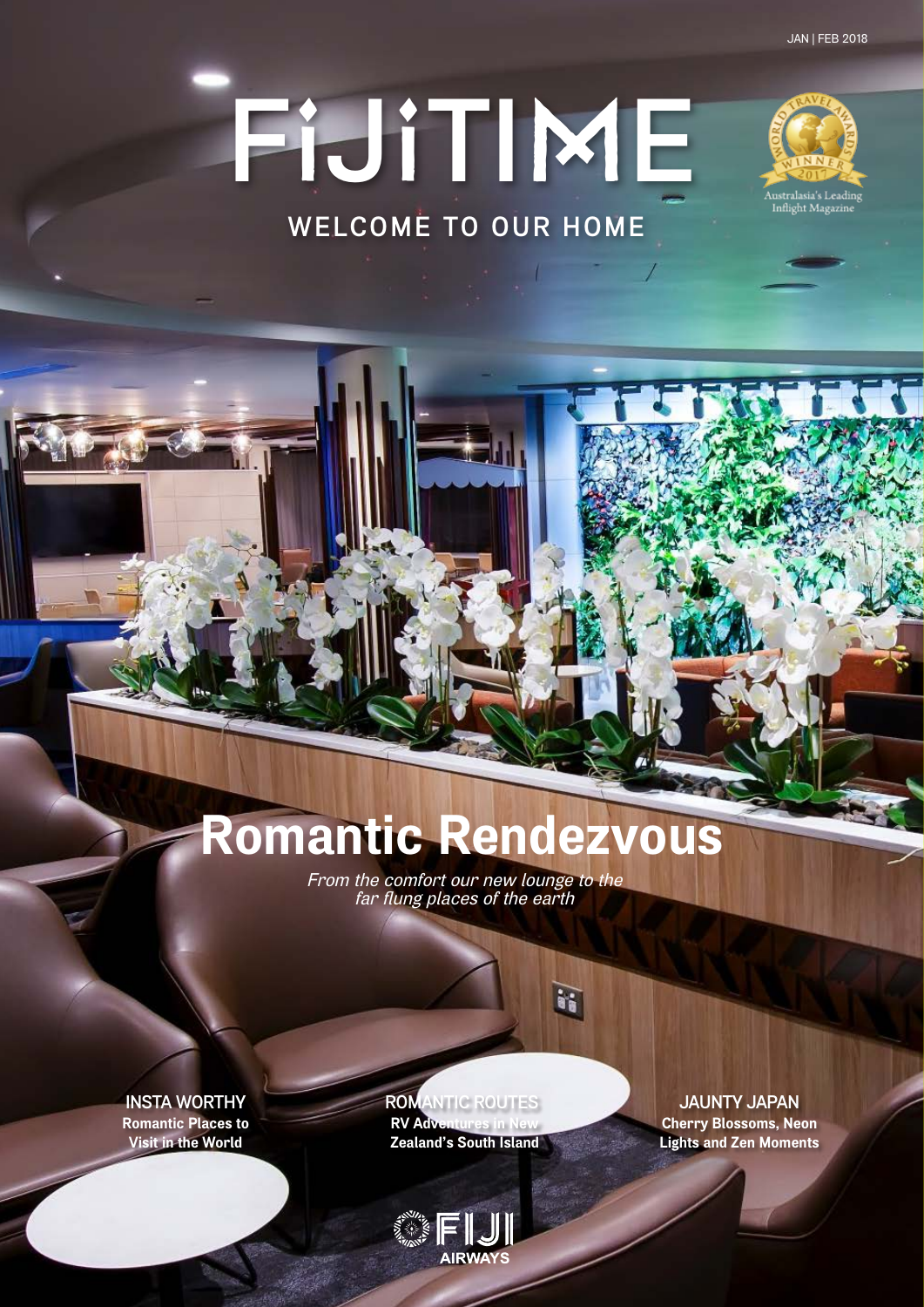### *Neon Lights & Zen* **JAPAN**

By RACHNA NATH

Naked, with goose bumps, soaking in a 40 degree mineral bath deep enough to cover my bosom is how I would best sum up my most memorable experience of Japan.

This experience, my first, was in a quiet onsen on a hotel rooftop and I was a little awkward at first -- because I'm a conservative Fijian and being stark naked in a pool with strangers is not something we do every day in the islands. Or at all, ever.

It was in Matsushima, a coastal town four and half hours drive from Tokyo, a must-see for its famous pine-clad islets and Zen temples. The onsen has roots dating back to 712, used by inured Samurai warriors to heal their wounds, later spreading to the wider population. Traditionally men and women bathed together and although there are now separate baths, mixed bathing still occurs in some areas.

I like to think I'm quite adventurous. I'm all for trying out different cuisine, but I was hesitant about the onsen so timed my visit for 11pm, just an hour before it closed when I expected fewer people would be there.

I was one of the few wrapped in a yukata, a casual version of the kimono. Naked elderly women strolled happily about, preparing for the bath. I put my yukata in one of the little baskets provided, hoping no-one was looking as I tried to blend in – rather difficult when you are the only dark skinned person there.

A tiny towel the size of a facecloth provided the only ounce of modesty, which I used to me get to the showers for the thorough rinse bathers have before entering the pool.

The hand-held shower stalls are equipped with a little wooden stool and a basket with shampoo and soap. The idea is to sit down with your back to the pool and clean up. Two doorless cubicles at the end had overhead shower heads, which I preferred to coping with the little stools.



*The coastal town of Matsushima is perfect for Zen moments*



*The bustling city of Tokyo*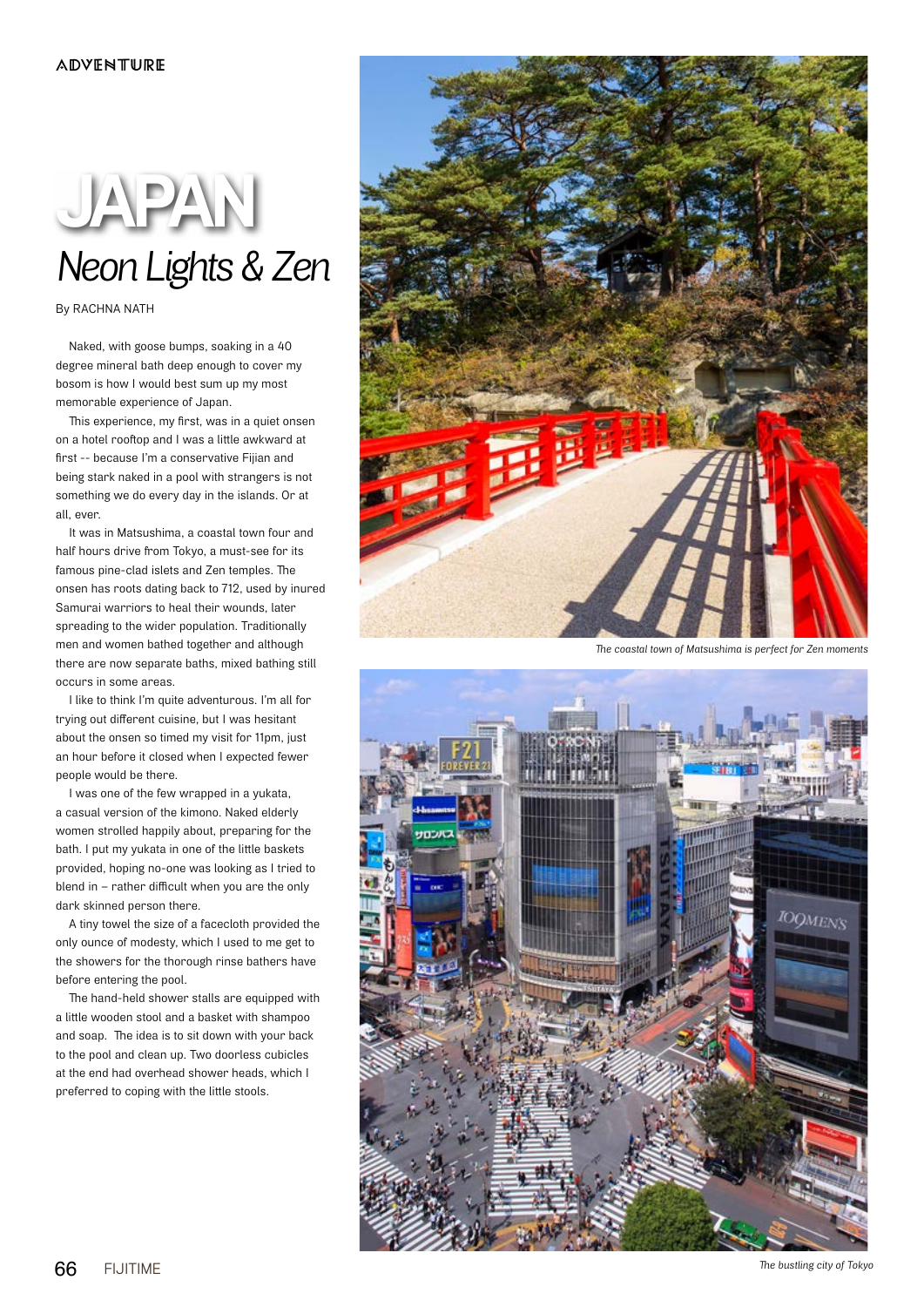

*Cherry Blossom lined waterways of Japan*



### **Must-see cities and activities:**

**\*Tokyo –** experience the nightlife and don't forget to visit the Robot Restaurant, enjoy the views from Tokyo Skytree tower, ride the world's first bullet train, visit the imperial palace and the very colourful Tsukiji Fish market **\*Kyoto –** experience authentic Japanese tea ceremony at WAK Japan, visit the Golden Pavilion and enjoy some good shopping along the infamous Shoji Street.

**\*Matsushima –** take a boat cruise in the Matsushima Bay, visit the Zuiganji Zen Buddhist Temple, and try out Japanese-style restaurant Un-gai to appreciate Washoku, traditional dietary cultures of the Japanese.

Then came a 20 metre walk across to the pool which I managed to achieve without making eye contact with anyone, and lowered myself into the water. A quick glance around reveals the women in the pool smiling and nodding their approval. Then I realised I was supposed to move the face towel covering my modesty and place it neatly on my head, like the others.

The natural hot water is wonderful and I began to feel more relaxed almost immediately. With eyes closed, I leant against the rocks and soak it up.

When I opened my eyes, I discovered I was the only one left in the hot pool. Surely I didn't scare off the locals. Of course not, there's only 20 minutes left to closing time.

Though 7000 kilometres apart, Japan and Fiji are island countries with culture firmly rooted in customs, some still relevant today; with strong family ties and respect for tradition, such as the ritual of the onsen.

The experience left me feeling liberated with a sense of accomplishment. After my bath I I confidently walked out of the pool, this time with the towel on my head, and head to the showers. Maybe it was because no-one was actually around, or just maybe I learnt a thing or two about the Japanese way of life.

#### **Zen Moments**

Few places can boast a quintessential balance between modern life and a rich imperial culture as Japan does. Beyond the neon-lit streetscapes, extravagant street fashion and tantalising fresh seafood, Japan has a fascinating spiritual side.

Kyoto's most iconic Zen temples, Ryoan-ji translates to the Temple of the Dragon of Peace. Listed as a UNESCO World Heritage site, the temple's Stone Garden features distinctive rock creations and smooth small river pebbles in linear patterns that are intended to assist mediation.